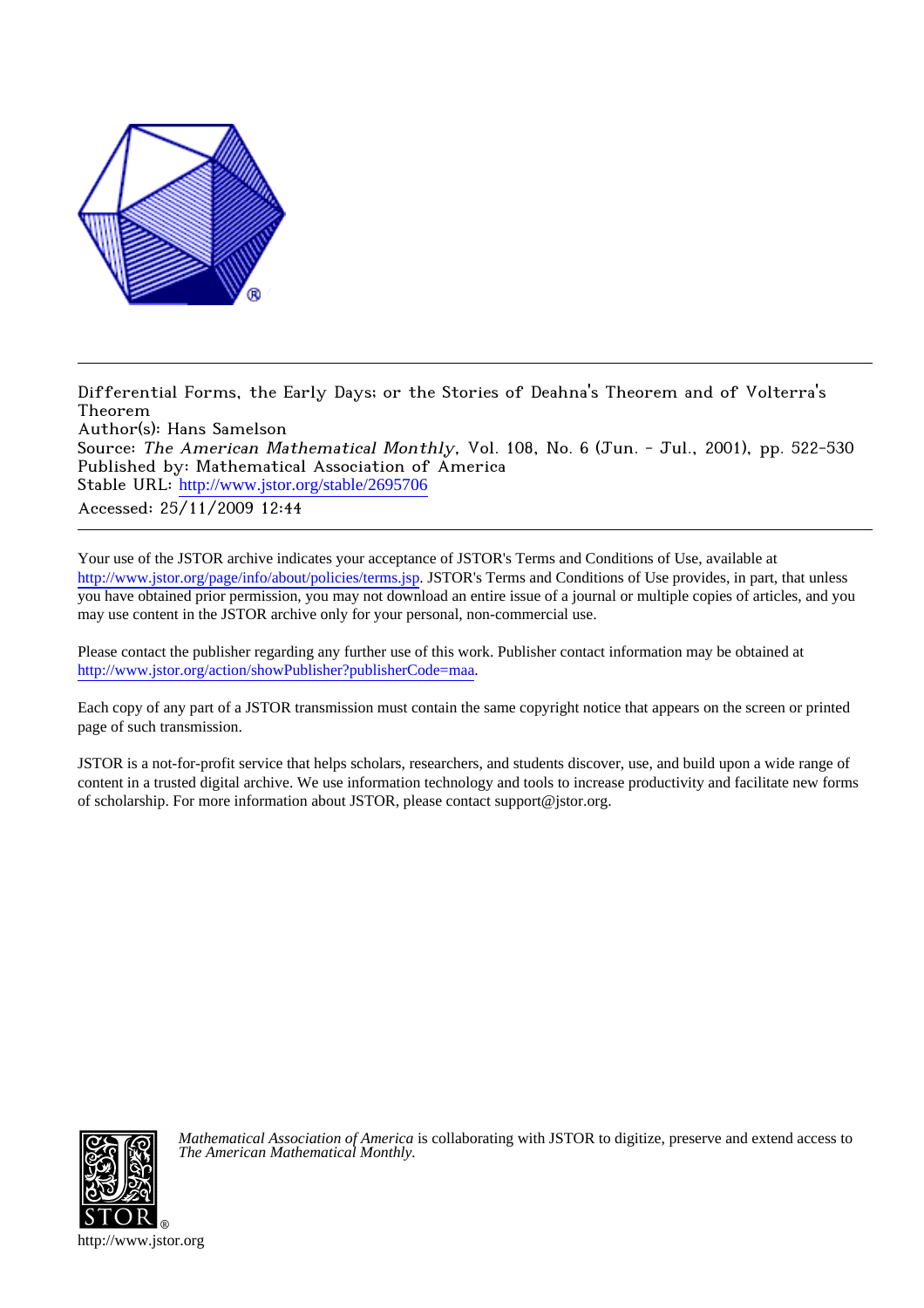## **Differential Forms, the Early Days; or the Stories of Deahna's Theorem and of Volterra's Theorem**

## **Hans Samelson**

**This is a short informal history of the beginning of differential forms, up to the time of de Rham's work. It started with my being curious about how Poincare actually stated Poincare's Lemma. There were some surprises, mainly that Poincare's Lemma is due to another person, and the same for the well known Frobenius Theorem.** 

**I did look up everything that I quote. But of course I haven't looked up everything; when I say that something appeared first at such and such a place, I mean that I haven't come across an earlier reference.** 

**Let us recall briefly what differential forms are and do: They are generalizations of**  the well known expressions  $Pdx + Qdy$  and  $Adydz + Bdzdx + Cdxdy$  that func**tion as integrands of line or surface integrals and represents things like work done moving along a curve in a force field or the flux of a vector field through a surface.**  Thus a differential form  $\omega$ , of degree r, defined in some open set in *n*-space  $\mathbb{R}^n$  (coor**dinates**  $x_1, x_2, \ldots, x_n$ , is an expression of the form  $\sum a_{i_1 i_2 \ldots i_r} dx_{i_1} dx_{i_2} \ldots dx_{i_r}$ , where **the "coefficients" a... are (suitably differentiable) functions, and where the "differen**tials"  $dx_i$  are symbols associated with the coordinates  $x_i$  (they are actually 1-forms, **with coefficient 1).** 

The basic rule for multiplication of the  $dx_i$  is skew-symmetry:  $dx_i dx_i = -dx_i dx_i$ . In particular one has  $dx_i dx_i = 0$ . (This makes the appearance of Jacobians automatic: **e.g., if x** and y are functions of u and v, then  $dx dy = (x_u du + x_v dv)(y_u du + y_v dv)$  =  $x_uy_ududu + x_uy_vdudv + x_vy_udvdu + x_vy_vdvdv = 0 + x_uy_vdudv - x_vy_ududv +$  $0 = \frac{\partial(x,y)}{\partial(u,y)} du dv$ . The algebraic context is exterior algebra.) In line with this the  $a_{...}$  are usually taken skew-symmetric in their indices; for the above example  $Adydz + \cdots$ **this would mean rewriting it as**  $1/2Adydz - 1/2Adzdy + \cdots$ **.** 

For a function *f* of the  $x_i$  one defines the "differential" df as the 1-form  $\sum f_x dx_i$ . (Thus the  $dx_i$  are the differentials of the functions  $x_i$ .)

For integration of an *r*-form over any oriented *r*-manifold in the domain of definition of  $\omega$  one represents the manifold locally parametrically by writing the  $x_i$  as functions of r variables  $u_{\alpha}$  that are adapted to the orientation of the manifold. The differentials  $dx_i$  now become 1-forms in the  $du_\alpha$ , and the form  $\omega$  reduces (by "multiplying out") to a single term  $A du_1 du_2 \ldots du_r$ , where A is a function of the  $u_\alpha$ . (This is **the "restriction" of the form to the manifold.) One forms the usual integral of this over**  the appropriate region in  $u_{\alpha}$ -space and combines the local contributions (using a partition of unity) to get the integral of  $\omega$  over the whole manifold. (Parenthetically, there **is a slightly different way of integrating something over a manifold, namely when the**  manifold carries some kind of distribution—matter or electricity or  $\dots$ —with a density  $\rho$ . On the manifold an area-element  $dA$  is given, and finds the total mass or charge **as f p dA. This reduces of course again to local integrals, using local parametrizations. An orientation of the manifold is here usually not required.)** 

The next thing is to extend the operation  $d$  (as in  $df$ ) to all forms: One forms the "exterior derivative"  $d\omega$  by replacing each coefficient  $a_{\ldots}$  by its differential  $da_{\ldots}$  (and again "multiplying out"), resulting in an  $(r + 1)$ -form. It turns out, quite formally, that the operation dd (d applied twice) is always 0 (from  $f_{xy} = f_{yx}$ ).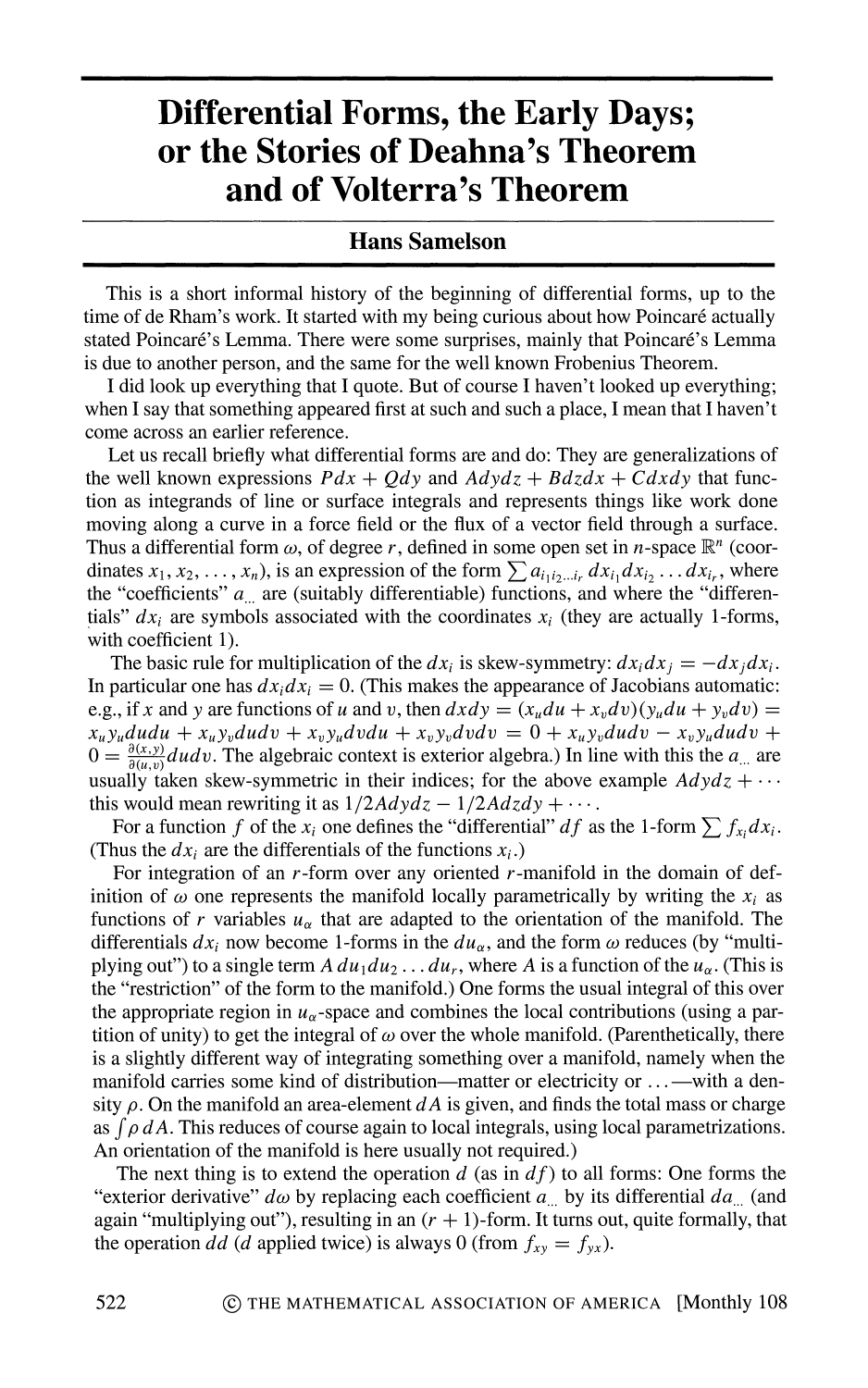Finally, the main fact, *Stokes's theorem*: If N is an oriented  $(r + 1)$ -manifold, with boundary manifold  $\delta N = M$  (appropriately oriented), then the integral of  $\omega$  over M equals the integral of  $d\omega$  over  $N: \int_N d\omega = \int_{\delta N} \omega$ . (Note: the boundary  $\delta N$  is closed; **its boundary is empty.)** 

**This concludes our very short overview of what differential forms are and do. All**  of it makes good sense in any manifold instead of just  $\mathbb{R}^n$ .

**The beginning of the idea of differential forms is certainly what was later called**  the "total differential" of a function  $f$  of two (real) variables  $x, y$ : the expression  $df = f_x dx + f_y dy$ , interpreted as giving the change in f if one changes x and y by (small) amounts  $dx$  and  $dy$ . I don't know where this originated, but it was well **known in Euler's days.** 

**Around 1740 A.C. Clairaut [7, pp. 294-297], Euler [14, pp. 176-179], and (reportedly-see [7, p. 294]) A. Fontaine [15] [16], apparently independently, had**  the idea to investigate when an expression  $Pdx + Qdy$ , where P, Q are functions of **x and y, is the differential of a function. (Actually Euler's work was earlier, 1734- 1735, but it appeared only in 1740.) First they establish the commutativity relation**   $f_{xy} = f_{yx}$ , then the necessary condition  $P_y = Q_x$ , and go on to show that the latter is sufficient: They assume f in the form  $\int Pdx + r$  where r is a function of y only, thus assuring  $f_x = P$ , and then show that one can determine r so that  $f_y = Q$  (here the **necessary condition comes in, via**  $\int P_y dx = \int Q_x dx$ **. This is not really an existence proof, since the integrals are indefinite and there is no assurance of their existence.** 

**Clairaut in [7], in a footnote on p. 294, says that Euler and Fontaine had the same result, Euler's work just appearing in [14] and Fontaine presenting his work to the Royal Academie in Paris the same day that Clairaut was lecturing about it there. According to [12] Fontaine's work appears in [15] (I could not trace this book, and consulted [16] which may well be the same book); all I could find there however, on p. 26, are the two**  statements:  $\frac{d}{dy} \int \mu dx = \int \frac{\partial \mu}{\partial y} dx$  and the necessary condition: If  $d\phi = A dx + B dy$ , then  $\frac{\partial A}{\partial y} = \frac{\partial B}{\partial x}$ .

**Later Cauchy noted that one can interpret the argument as giving the formula**   $f = \int_{x_0}^x P(x, y_0) dx + \int_{y_0}^y Q(x, y) dy$ , where now the integrals are definite, proving **existence (modulo appropriate hypotheses); he also gave the corresponding formula for R'. All this is in [23, vol. 2, pp. 339-341,488-490] (the book is based on Cauchy's lectures plus some other material).** 

**But it took some time before it was realized that, if the integrability conditions hold, the line integral depends only on the endpoints of the curve (assuming simple connectedness of the domain-nobody worried about that at the time); and only late in the eighteen hundreds did Morera notice that one can find the function f by integrating**  along the straight segment from a fixed point  $p_0$  to the variable point  $p$  (or indeed any **other curve).** 

**In fact, Clairaut, Euler, and Fontaine went further. They studied the question when**  a form  $Pdx + Qdy + Rdz$  is "completely integrable" (we discuss the concept below). It amounts here to the existence of a "multiplier", a function M such that  $M(Pdx +$  $Qdy + Rdz$ ) is differential of a function. Euler gave the necessary (and as it turned **out later, also sufficient) "integrability conditions" in [13], Clairaut had them in an implicit form [8] and (according to Clairaut) Fontaine had them as equations for M. (Incidentally, Euler seems to have considered forms that do not satisfy the integrability conditions as illegal. Some time later Monge noted that such expressions make some sense, because one can satisfy them by taking the variables as suitable functions of one variable [13, Op. Omn., preface, p. IX].)**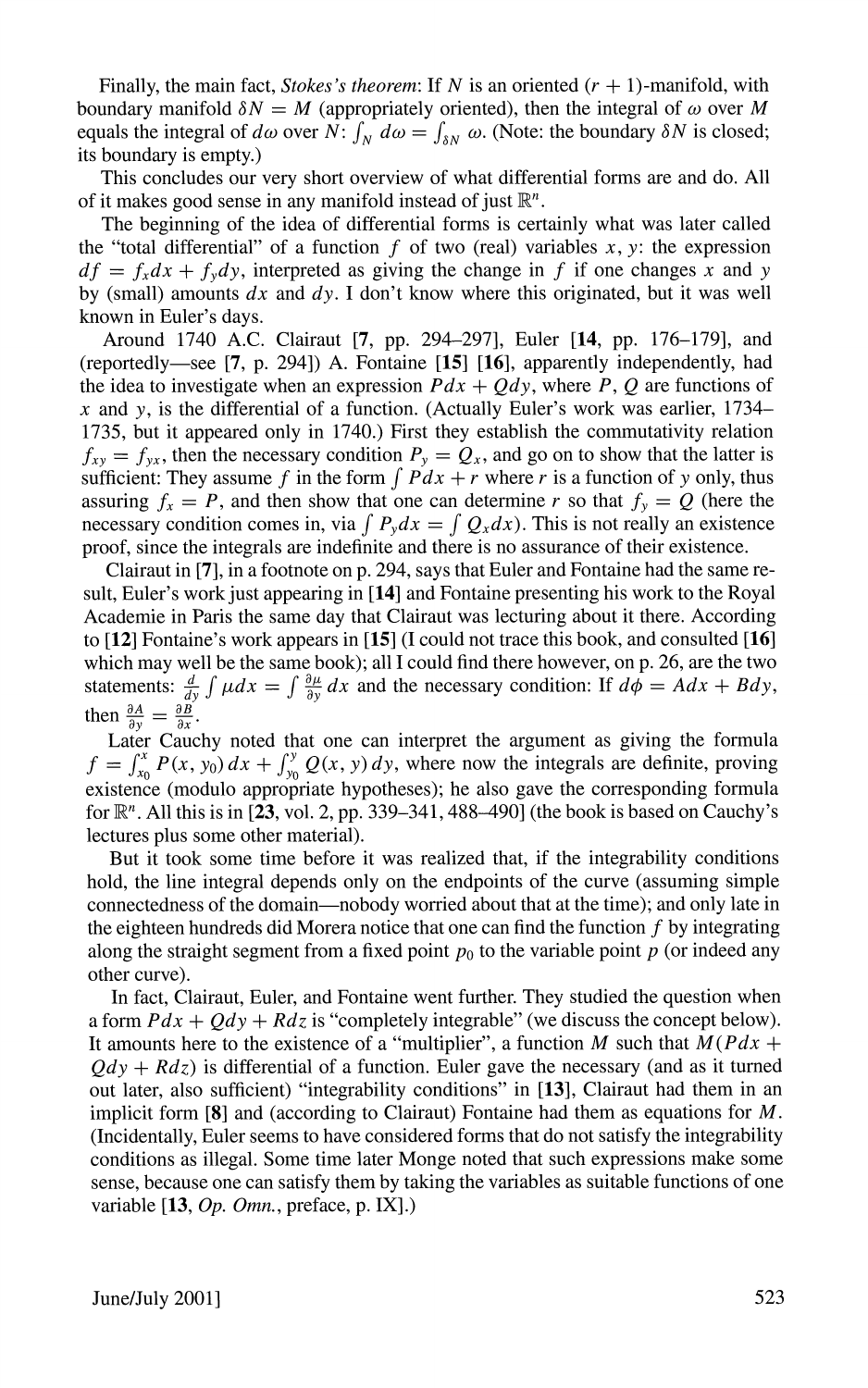**The next step was taken in [25], 1814-15 by J. Pfaff, a well known German mathematician (a contemporary French mathematician—I have forgotten who (Laplace?) was asked about the best mathematician in Germany and answered "J. Pfaff"; upon "What about Gauss?", he said "Gauss is the best mathematician in all of Europe"). He introduced the idea of finding integral manifolds, submanifolds (of as high a dimension**  as possible) of the space, on which a given differential form  $a_1 dx_1 + a_2 dx_2 + \cdots$  $a_n dx_n$  vanishes (reduces to the form 0). Here the  $a_i$  are given functions ( $C^{\infty}$ , say) of **the real variables**  $x_1, x_2, \ldots, x_n$ .

**This became known as Pfaff's problem [18], [21].** 

**In this context Pfaff looked for a normal form for such expressions under change of variables. His answer was that one can find (locally, of course) either systems of functions**  $(f_1, \ldots, f_r, g_1, \ldots, g_r)$  or systems  $(f, f_1, \ldots, f_r, g_1, \ldots, g_r)$  with independent differentials, such that the 1-form can be written as  $\sum_{1}^{r} f_i dg_i$  or  $df + \sum_{1}^{r} f_i dg_i$ . (One could then take these functions as part of a new coordinate system.) The number  $r$  is **called the class of the 1-form. A special case is that where the form can be written**  as  $df$ , i.e., where it is a total differential. (In  $\mathbb{R}^{2n+1}$  a form of maximal class n, thus **essentially**  $dz + y_1 dx_1 + \cdots + y_n dx_n$  with coordinates  $x_i, y_i, z$ , is called a *contact* **form.)** 

**Pfaff's work was continued mostly in the direction of what now is called the Frobenius theorem, the basic and constantly used theorem about the solution manifolds of a system of 1-forms. This is the question of "complete integrability of a system of r 1**  forms  $\omega_i$ ": What are the conditions under which these forms have  $(n - r)$ -dimensional integral manifolds, in the sense that one can find  $r$  independent (i.e., with everywhere independent differentials) functions  $f_1, f_2, \ldots, f_r$  such that the integral manifolds are given by putting the  $f_i$  equal to arbitrary constants? (It looks like the-almost too simple—case where the  $\omega_i$  are just  $dx_1, dx_2, \ldots, dx_r$  and the  $f_i$  can be taken as the  $x_1, \ldots, x_r$ .) This is, at least at first, a local problem; one asks for a solution in suffi**ciently small open sets.** 

There is a "dual" version of the problem, in terms of vector fields: A vector  $X_x$  at a point x is given by its components  $\xi_1, \ldots, \xi_n$ . It operates on functions defined near x **by**  $X_x f = \lim_{t \to \infty} (f(x + tX_x) - f(x))/t = \sum_{i=1}^{n} \xi_i f_{x_i}(x)$ ; this is "the derivative of f along  $X_x$ ". (Operating on the coordinate  $x_i$  gives the component  $\xi_i$ .) We should also **mention that a differential form acts at each point x as a linear function on the space**  of vectors at x, by  $\omega(X_x) = \sum a_i(x) \cdot \xi_i$ .

A vector field X assigns to each x a vector  $X_x$ , in a  $C^\infty$  way (the components are  $C^\infty$ functions); and then for any function  $f$  the derivative "along  $X$ " is a new function  $Xf$ with  $Xf(x) = X_x f$ . A vector field X also defines a flow, along its "integral curves", **in its region of definition; this amounts to solving the ordinary differential equations**   $dx/dt = X.$ 

Dual to the differential d for forms is the operation  $\lceil \cdot \rceil$  ("bracket"), which assigns to two vector fields X, Y the vector field  $XY - YX$ . This is to be understood by operating on functions, with  $XYf$  meaning the result of applying X to the function  $Yf$ . This seems to involve second derivatives, but they drop out because  $f_{xy} = f_{yx}$ . Exercise: find the components of  $[XY]$  in terms of those of X and Y (apply  $[XY]$  to the coordinate functions  $x_i$ ).

The complete integrability question now reads as follows: Let  $X_1, \ldots, X_r$  be r vec**tor fields (assumed independent at each x). Under what conditions can one find**  $n - r$ independent functions  $f_1, \ldots, f_{n-r}$  such that the  $X_i$  nullify the  $f_j$ ? (Geometrically, the  $X_i$  are tangent to the manifolds given by setting all  $f_i$  equal to constants.)

**Back to history.**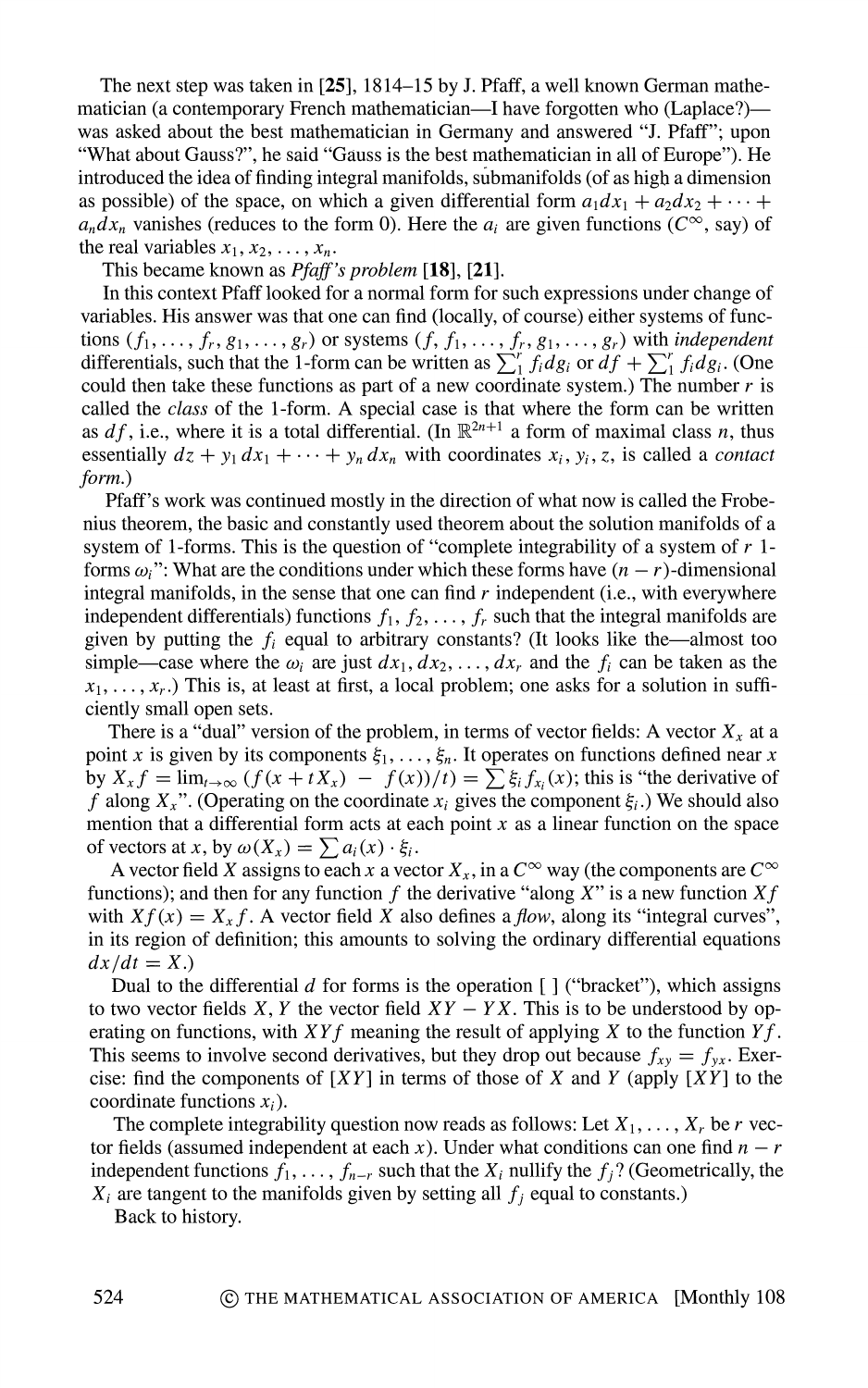**Jacobi in [21] treated the case of a system of commuting vector fields (satisfy**ing  $[XY] = XY - YX = 0$  for any two fields in the system). This is actually pretty straightforward: one takes a small  $(n - r)$ -surface that is transversal to the vectors **at a point, and then lets the flows of the fields act on the surface. A. Clebsch attempted and maybe succeeded (see comments in [17]) in reducing the general case to Jacobi's. The work was continued and extended by many people; see ([21], [24], [8], [17], [20], [10], [22], [11]). In the long paper [17] Frobenius reviewed what had been done before and gave his own proof, introducing the concept of the "bilinear covariant" of a 1-form (it amounts to the exterior derivative). It is from here that Frobenius's name got attached to the theorem; he himself didn't give it any name. In the paper Frobenius notes that much earlier, in 1840, the paper [11] by F. Deahna stated and gave a proof for the full Frobenius theorem (Frobenius goes through and simplifies the proof). The paper seems to have been completely overlooked until Frobenius referred to it.** 

**Thus Frobenius's Theorem is really Deahna's Theorem (unless some earlier author appears).** 

**The way Deahna stated his condition is quite different from that of the other authors and might have been difficult to understand at the time, although from today's point of view it makes good sense and is to my mind the one form that really tells what is going on:** 

The now customary form of the conditions (the  $d\omega_i$  are in the ideal generated by the  $\omega_i$ , or the commutators  $[X_i X_j]$  are linear combinations  $\sum_{i=1}^r f_k X_k$  of the  $X_k$  with functions  $f_k$  as coefficients) are short and clean, but not very intuitive. Deahna's version, pushed a little, says: A system of independent 1-forms  $\{\omega_i\}_{1}^{n-r}$ , looked at (equivalently) **as a field of r -planes (an r -distribution in the sense of Chevalley), is completely integrable, if and only if it is invariant under the flow generated by any vector field that lies everywhere in the distribution. (He states the condition in terms of the "variation" of the forms under such vector fields, without much explaining what this variation is; it is in fact the Lie derivative.) Later E. Cartan took up Pfaff's problem again in his paper [4], where he treats it in the language of (first order) differential forms and their "covariants" (exterior derivatives), which had been introduced by Frobenius and Darboux. In this paper he also introduces, quite formally, differential forms of higher order and their exterior derivatives (without mentioning Poincare); actually the only higher forms he uses are what he calls the higher derivatives, i.e., the powers of the exterior**  derivative of the given form  $\omega$  and their products with  $\omega$  itself.

**A couple of years later Cartan investigated a more general problem, which apparently had been considered only once earlier, by 0. Biermann [1], namely that of finding integrals for a (not completely integrable) system of several Pfaffian (first order) forms**   $\omega_i$ . Put differently, one is given a distribution D of p-planes and wants to find "in**tegral" manifolds of maximal possible dimension whose tangent planes at each point**  are contained in the plane of  $D$ , in other words, such that the restriction of the given **1-forms to the manifold vanish. In his very innovative approach he first notices that**  the exterior derivatives  $d\omega_i$  also restrict to 0 on an integral manifold (his description **is difficult to read; using the language of his time, he says that at each point the inte**gral element must belong to several "complexes", a complex in  $\mathbb{R}^n$  or projective space **being defined by a skew symmetric bilinear form; the confusion with complex numbers is what made Weyl introduce the greek version "symplectic"), and accordingly introduces the notion of an integral element (consisting of a point and a subspace of**  the space assigned to the point by  $D$ , i.e., on which the  $\omega_i$  vanish, and on which also the  $d\omega_i$  restrict to 0) and of increasing chains (flags) of such elements of dimensions **1, 2, . .. at a point; the main strategy is then inductive, trying to extend an integral el-**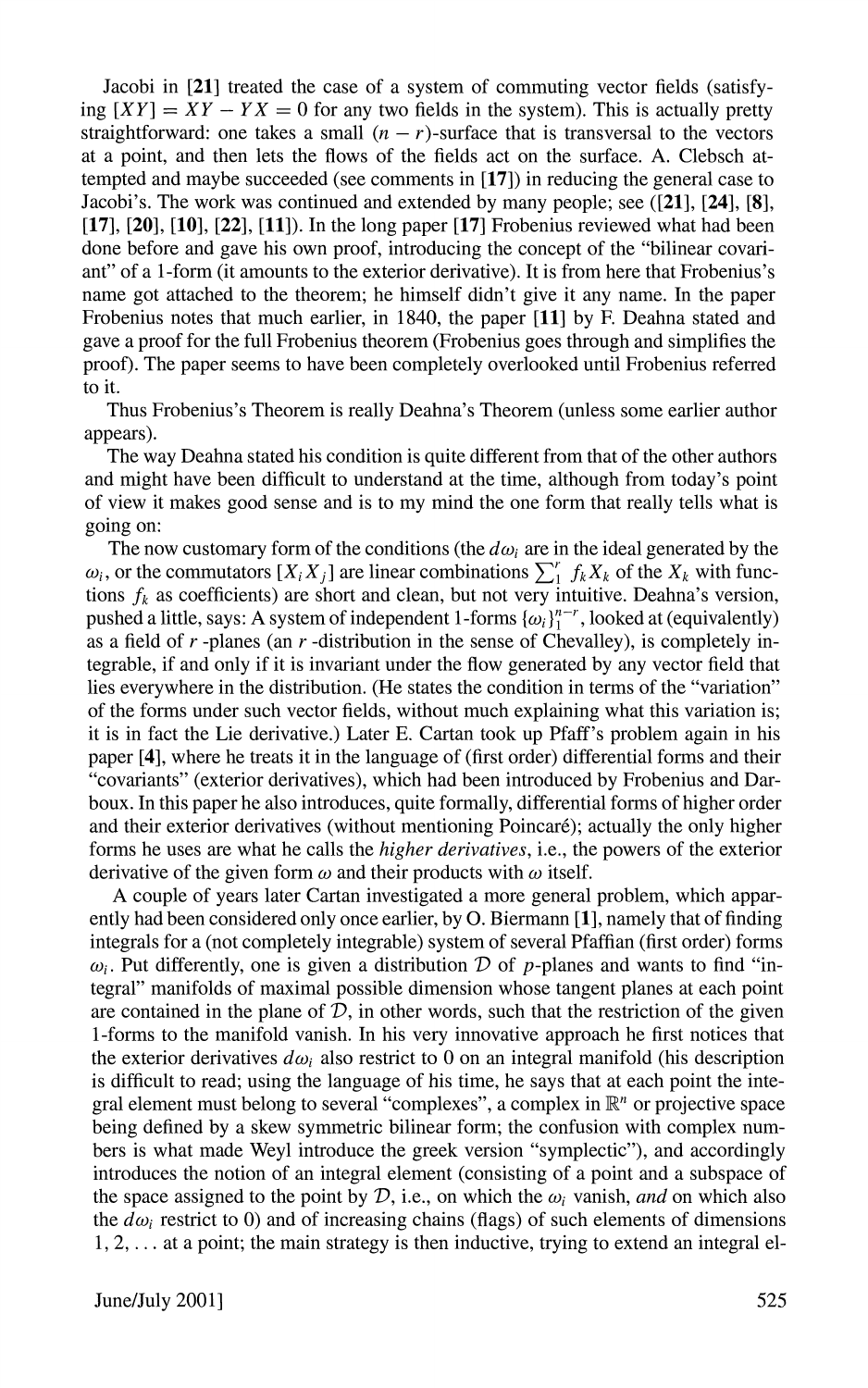**ement and integral manifolds of some dimension to one of the next higher dimension. (He assumes that everything is real-analytic.)** 

**Higher dimensional forms (without the name) had of course been around for a while in the guise of multiple integrals, extended over suitable surfaces, although usually one considered only a fixed surface with a mass or charge distribution, so that the presence of a form was not easily detected. There is an quite remarkable paper by Cartan [6] in which he (re)discovered integral geometry (obviously he hadn't heard of Crofton's work, e.g., expressing the length of a curve in the plane as an integral of the number of points of intersection with a variable straight line [9]). In it differential forms, as integrands of multiple integrals, defined in all of space and capable of being integrated over any "surface" (of the right dimension), are in the forefront. The manifolds in which he operates are those of interest for integral geometry: the (two-dimensional) space of lines in the plane, the spaces of lines or planes in 3-space (of dimension 4 or 3). Cartan finds the integrands that are invariant under the groups of motion in these spaces, and derives Crofton's formula and similar results.** 

**The next big step comes with Poincare. In his relatively early paper [26], whose main purpose is a discussion of residues of (complex) double integrals, he quite casually, with not much definition, introduces the general notion of a p-form for any p and immediately derives the "integrability conditions" (in essence the vanishing of the exterior derivative).** 

**Integrability means for him that the integral of the form over a p -manifold depends only on the boundary of the manifold, and the integrability conditions are derived by considering a one-parameter family of manifolds with the same boundary.** 

**In [27] he again takes up the matter. He states, again quite casually, that there is a**  general Stokes theorem, i.e., that to any  $p$ -form  $\omega$  there is an associated ( $p + 1$ )-form, **defined by the integrability conditions (and which we now call the exterior derivative**  d $\omega$ ) such that the integral of the form over any closed p-manifold equals the integral of the associated form over any  $(p + 1)$ -manifold that has the p-manifold as boundary. **He states, again casually, that iterating this process "gives nothing" (in our terms, dd**  is 0), deduced either from formal computation or from the fact that for a form  $d\psi$  the integral over any closed manifold vanishes (via Stokes's theorem for  $\psi$ ), and so the **integrability conditions hold for it.** 

**Next comes, with more emphasis, but without proof or even any comment that a**  proof is necessary or possible, the converse: given a  $p$ -form  $\omega$  whose integral over any closed manifold is 0, then there is a  $(p - 1)$ -form, let's say  $\psi$ , that stands to  $\omega$  in **the relation described by Stokes's theorem (so that**  $\omega = d\psi$ **; he calls such an**  $\omega$ *exact***).** Thus we have here the non-trivial half of what today one calls the *Poincaré Lemma*:  $\omega$ is  $d\psi$  for some  $\psi$  ( $\omega$  is "exact") if and only if  $d\omega = 0$  ( $\omega$  is "closed"). (The trivial half is the relation  $dd = 0$ .) For  $p = 1$  this is the Clairaut-Euler-Fontaine theorem about  $Pdx + Qdy$  described earlier (note  $d(Pdx + Qdy) = (Q_x - P_y)dxdy$ ).

Actually there are two versions here: The Lemma as now understood is local;  $\omega$  is given in some neighborhood of a point, and  $\psi$  has to exist only in a smaller neighborhood of the point. For Poincaré,  $\omega$  seems to have been defined in all of  $\mathbb{R}^n$  and **he seems to assert the existence of**  $\psi$  **also in all of**  $\mathbb{R}^n$ **. That is a stronger statement; however the proofs for the two are pretty much identical.** 

**The Lemma expresses an important property of differential forms; it can be regarded as the basis for their usefulness in topology and other places.** 

**The presentation of all this is made more complicated and more difficult to understand by the fact that Poincare's concern is actually integral invariants, i.e., differential forms that are invariant under the flow generated by a given vector field X (the interest**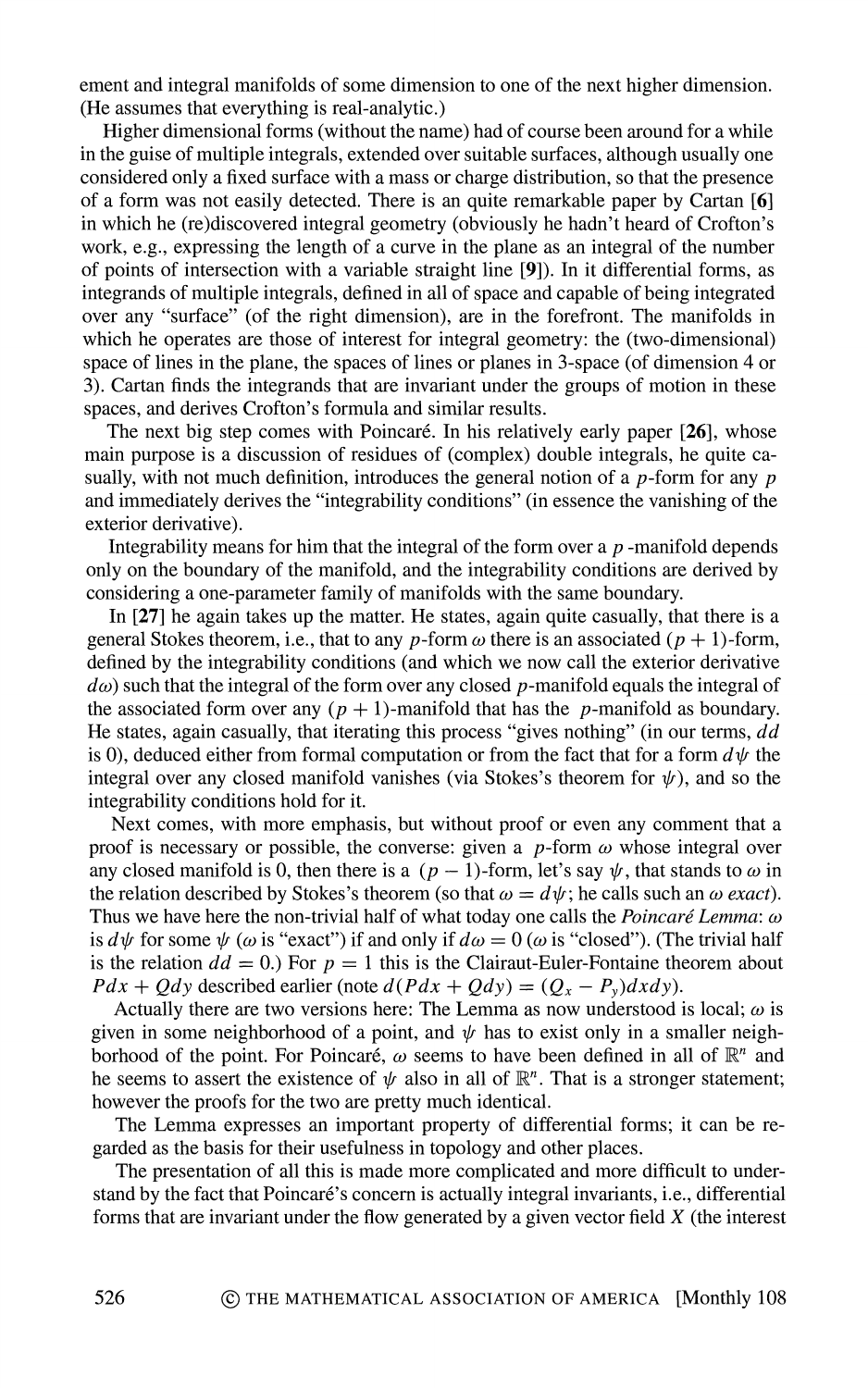**coming from mechanics); the converse of Poincare's lemma occurs within an argument about integral invariants.** 

**Apparently it took quite a while for people to realize that the converse does need a real proof.** In [18, p. 335] Goursat "deduces" the existence of  $\psi$  with  $d\psi = \omega$  if  $d\omega$ **vanishes by saying that this amounts to some differential equations for the coefficients**  of  $\psi$  and that  $d\omega = 0$  means that "the integrability conditions are satisfied". It is only **in 1922 that both Cartan and Goursat in their books [2, p. 71] and [19, p. 105] state and give a detailed proof for the existence. NB: Goursat uses the term "exacte" for a form that today one calls closed, i.e., one whose exterior derivative vanishes.** 

Cartan's proof is for all of  $\mathbb{R}^n$  as domain. He adds that the result is not necessarily **true for other domains. As an example he gives the case of a sphere**  $\sum_{i=1}^{n} x_i^2 = 1$  **as** "domain", where for an  $(n - 1)$ -form (automatically closed) one has an additional **necessary condition, namely that the integral of the form over the sphere must be 0 (by**  Stokes: the integral of  $d\psi$  over  $S^{n-1}$  equals the integral of  $\psi$  over the boundary of the **sphere, which is empty, and so the integral is 0). This seems to be the first time that a global fact or a connection between differential forms and the topology of manifolds was noted; it is the first hint of De Rham's Theorem.** 

**Some time after I had written all this, Ted Frankel pointed out to me a reference that he had gotten from de Rham's book [29, pp. 83 and 105], which changes the story radically. It brings in a new player, Vito Volterra, and the upshot is that Poincare's Lemma is really Volterra's Theorem. His work is contained in several Notes published in the Rendiconti of the Accademia dei Lincei [30]. It came out of his idea of "funzione delle linee", functions of curves (functionals), meaning (mainly real or complex valued) functions on the space of either all curves, closed or not, or all closed curves, and later on the space of either all (closed or not) or all closed r-dimensional**  manifolds (always with a given orientation), in  $\mathbb{R}^n$ . He seems to have had in mind embedded  $C^{\infty}$ -manifolds. Also, curves are allowed to have corners; for r-manifolds angles (locally of the type of two half-spaces with the same boundary  $(r - 1)$ -space) **are allowed. Continuity and differentiability of functionals is defined; the latter via**  infinitesimal variations of the manifold given by a vector field in  $\mathbb{R}^n$  defined on the **manifold.** 

**His interest in this topic came from physics, in particular electromagnetism: things like the force from a magnetic field or a current flowing through a wire.** 

**In practice such functionals are of course mostly given by (multiple) integrals, but Volterra thought of them as "arbitrary" functions. However he singled out a special**  class: An r-functional  $\Phi$  for closed r-manifolds is called *simple* or *of first degree*, if it satisfies the following additivity condition: Suppose two closed  $r$ -manifolds  $S_1, S_2$ **"overlap", i.e., have in common a r-submanifold (with boundary) on which they induce opposite orientations (they might make an angle along the boundary of the submani**fold). (Think of two spheres in 3-space that touch along a flattened disk.) Write  $S_{12}$  for the closed manifold obtained as the union of  $S_1$  and  $S_2$  with the common submanifold **removed;** then  $\Phi(S_{12})$  equals  $\Phi(S_1) + \Phi(S_2)$ .

For such a  $\Phi$  he defines a  $(r + 1)$ -functional for arbitrary  $(r + 1)$ -manifolds S, which one might well call  $d\Phi$ , by the Stokes rule  $d\Phi(S) = \Phi(\delta S)$  (with  $\delta$  meaning boundary) and then proves (it is not clear how rigorous the proofs are) that  $d\Phi$  is what amounts to an  $(r + 1)$ -form:  $d\Phi(S)$  is given by an integral over S with skew**symmetric coefficients. For such systems of coefficients he immediately defines what amounts to the exterior derivative, states the Stokes Formula, and says that it can be**  established as in the standard case. He notes that  $d\Phi$  is a closed form, i.e., that the **coefficients satisfy the relevant integrability condition.**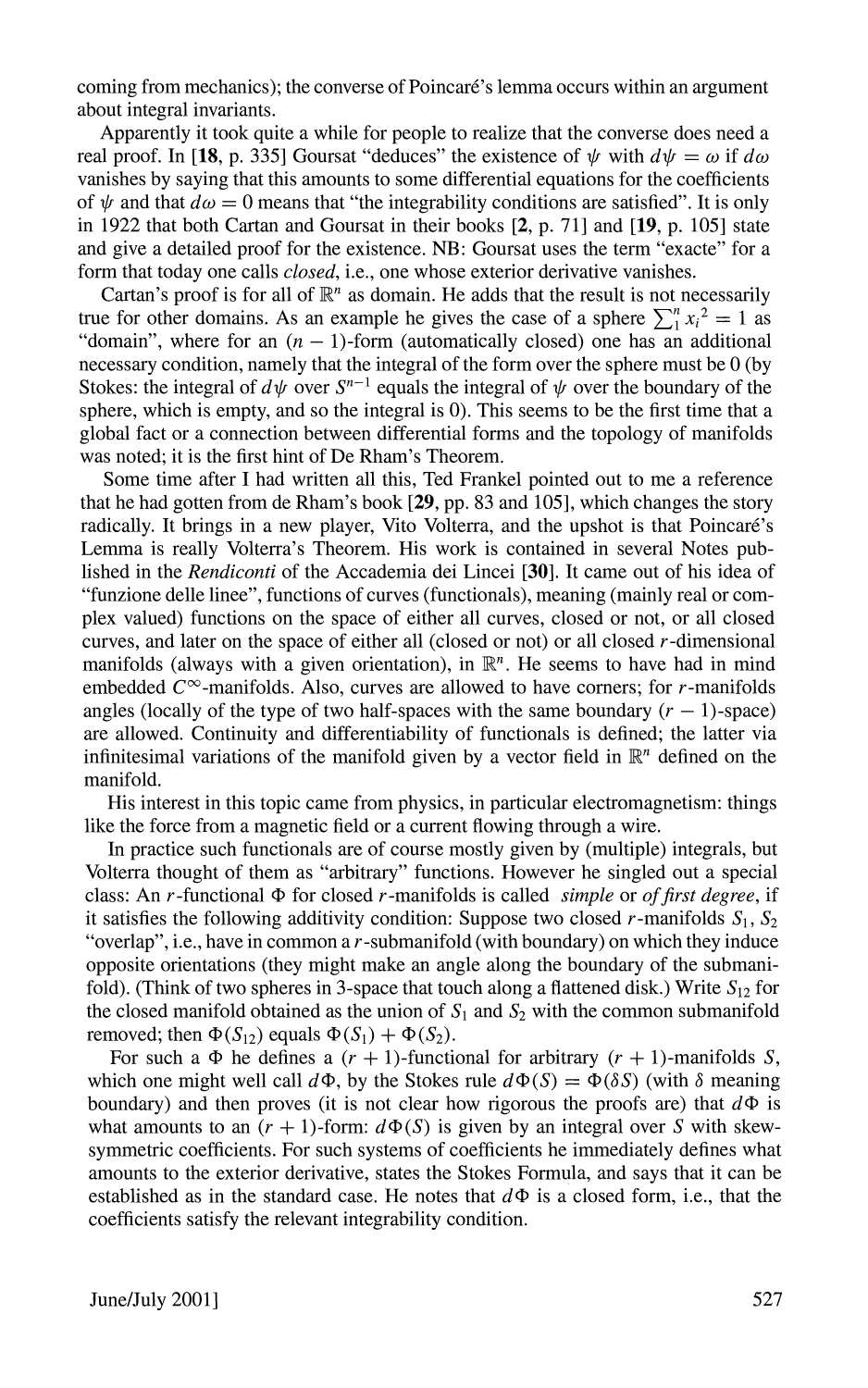**In the third of the notes [30] he states and proves explicitly, as Theorem 1, both**  parts of the Poincaré Lemma, of course in terms of the skew-symmetric coefficients of **what would be a differential form and its exterior derivative; he never mentioned forms**  as such. The existence proof (for all of  $\mathbb{R}^n$  or some "rectangle" in it) is by induction on dimension, reducing it to the problem of writing a function  $f$  on  $\mathbb{R}^r$  as a divergence  $\sum_{i=1}^{r} \frac{\partial g_i}{\partial x_i}$ , which is trivial (one simply prescribes  $r - 1$  of the  $g_i$  and initial values **for the last one).** 

**Thus Poincare's Lemma is really Volterra's Theorem (unless some earlier author appears).** 

There is quite a lot more. First, since Volterra has shown already that  $d\Phi$  "is" a closed  $(r + 1)$ -form, it follows now that any simple  $\Phi$  itself is an *r*-form. Next he **defines the Hodge star operator \* (and the associated operators, which have become so very important in the theory of harmonic forms, Yang-Mills fields, etc.): it assigns**  to any *r*-form an  $(n - r)$ -form by  $*dx_{i_1}dx_{i_2}\cdots dx_{i_r} = dx_{j_1}dx_{j_2}\cdots dx_{j_{n-r}}$ , where the  $i_u$  and the  $j_v$  together give an even permutation of  $\{1, 2, \ldots, n\}$ . He does not mention **forms of course, but writes it out in terms of a system of coefficients. Then comes the**  "co-d" operator  $d^*$  or  $\delta$ , defined as  $*d*$  (up to a sign), again not introduced explicitly, **but written down within a corollary to Theorem I as the operation on the system of**  coefficients (corresponding to an  $(r + 1)$ -form) yielding  $\sum_i \partial a_{i_1 i_2 \dots i_r, i_t}/\partial x_{i_t}$ , and the "Poincaré Lemma" for this operator. (There is a small mistake in his formula; he has **the sum over t, which would give 0 by skewness.) Then come Theorems 2 and 3, which say in effect**  $d\,d^* + d^* \,d = \Delta$  (i.e., equal to the standard Laplacean in  $\mathbb{R}^n$ ), which **relation has become important in the theory of harmonic forms. All quite amazing.** 

**His reason for developing all this is his idea of generalizing the notion of harmonic functions and of conjugate functions from the theory of functions of a complex vari**able. In effect he calls two forms  $\pi$ ,  $\kappa$  of degrees  $r - 1$  and  $n - r - 1$  conjugate, if  $*\,d\pi = d\kappa$ . It follows at once that then  $\kappa$  and  $-\pi$  are also conjugate, and that both  $d\pi$ and  $d\kappa$  are closed ( $d = 0$ ), coclosed ( $d^* = 0$ ), and harmonic ( $\Delta = 0$ ). It also follows that, given a harmonic r-form  $\mu$ , the two forms  $d * \mu$  and  $*d\mu$  are conjugate (up to **some sign). He then proves the converse: two conjugate forms always come in this way from a harmonic form. It doesn't seem to follow that**  $\pi$  **and**  $\kappa$  **are themselves harmonic. He thought this generalization of the notion of conjugate functions very interesting, but I don't know what came of it.** 

**A note on Volterra's life, as reported in his obituary in [30]: In 1931 he refused to take the loyalty oath that the Fascists in Italy required of all state employees. He was dismissed from his position and gradually had to relinquish all his other offices and activities. He died in Rome in 1940. In 1943 an SS detachment appeared at his**  house, with orders to arrest him, for transport to one of the German concentration**extermination camps in Eastern Europe...** 

**Next in the story comes a quantum jump: de Rham's thesis. Apparently in the meantime Cartan and maybe others had formed the idea that there was indeed a connection between forms and topology. In [3] Cartan explicitly stated, and in [28] de Rham proved (among other things) the basic conjecture, now known as de Rham's theorem: In a closed (sufficiently) differentiable manifold a p-form whose integral over all p-cycles vanishes is exact, i.e., is an exterior derivative, and, given n independent p**cycles  $z_i$  and *n* real numbers  $r_i$ , there exists a *p*-form whose integral over  $z_i$  is  $r_i$ . Thus **de Rham cohomology, the vector space of closed forms modulo exact forms is the dual or transpose of real homology, the vector space of cycles (with real coefficients) modulo boundaries.)** 

**This is the beginning of the "modem" phase where the appearance of differential forms in topology is ubiquitous, and is the end of our story.**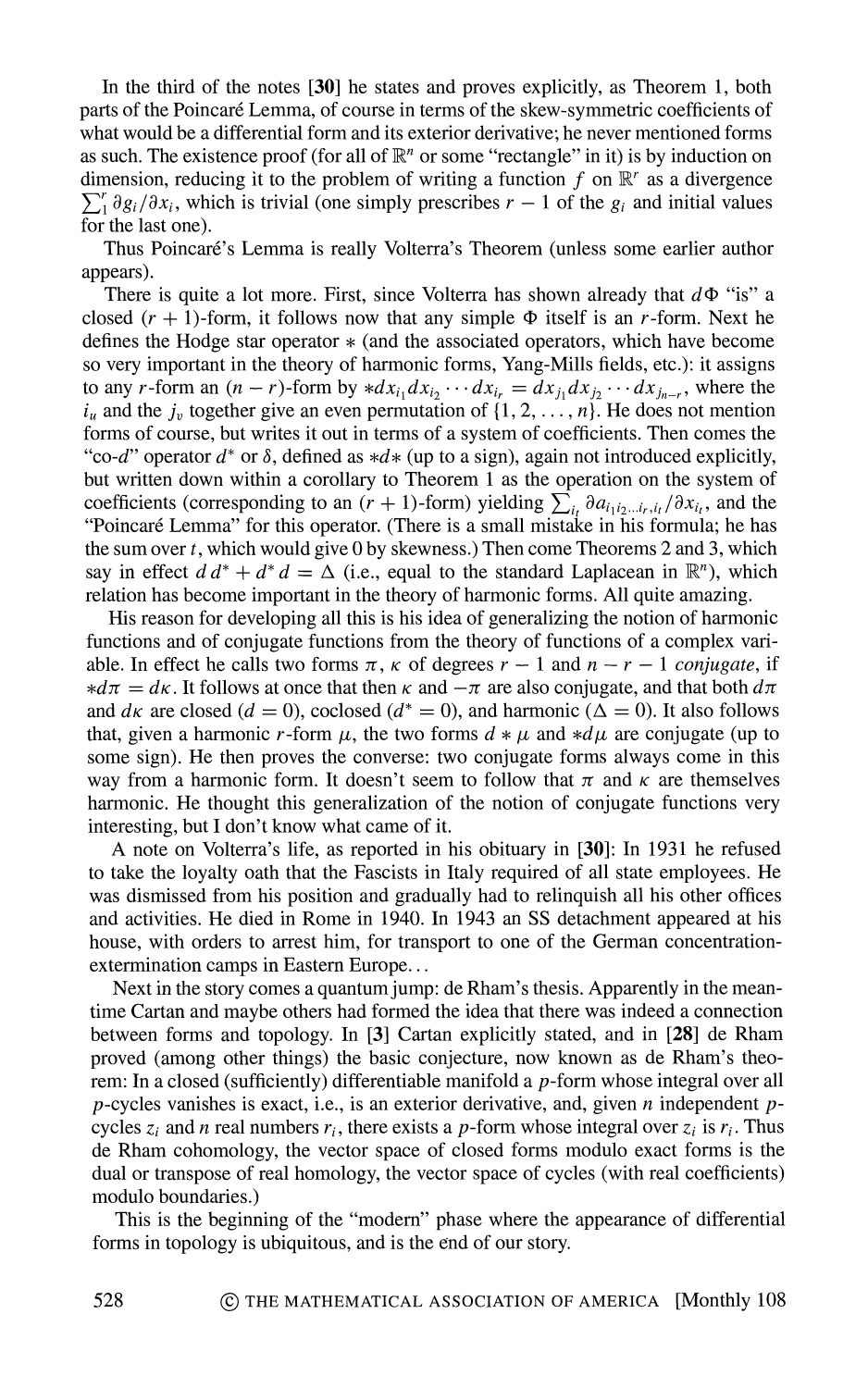**Two more remarks:** 

- **1. It is probably not widely known that de Rham in his thesis also computed the**  *compact* cohomology of  $\mathbb{R}^n$  (which uses only forms with compact support, i.e., **0 outside some compact set), with the result that it is 0 in all dimensions less**  than *n*, and that an *n*-form with compact support is derivative of an  $(n - 1)$ -form of compact support exactly if its integral over  $\mathbb{R}^n$  is 0; [28, Lemme II, p. 170 = **p. 56].**
- **2. Although de Rham's thesis topic came from E. Cartan's investigations, his thesis advisor was H. Lebesgue or at any rate the thesis is dedicated to Lebesgue. The "Rapport sur la These" is by E. Cartan.**

**As a final note we must mention an area that in a sense anticipated, by a considerable time span, the theory of differential forms and that only fairly recently was recognized as an equivalent of the theory of forms for the case of Euclidean 3-space (with its customary metric), namely the vector calculus, developed by Stokes, Maxwell, and others, with its "\*" and "x" products, its differential operators grad, curl, and div, which correspond to the exterior derivative d on 0-, 1-, and 2-forms), its identities, and its basic theorems (Gauss's divergence theorem, Stokes's theorem for surfaces, and**   $\int_a^b f'(x) dx = f(b) - f(a)$  (one half of the fundamental theorem of Calculus), which **are instances of "the" Stokes theorem for differential forms.** 

## **REFERENCES**

- **1.** O. Biermann, Ueber *n* simultane Differentialgleichungen der Form  $\sum X_u dx_u = 0$ , Schlömilch's Zeitschrift für Mathematik = Zeitschrift für Mathematik und Physik XXX (1885).
- 2. E. Cartan, *Leçons sur les invariants intégraux*, Hermann & fils, Paris 1922.
- **3. E. Cartan, Sur les nombres de Betti des groupes de Lie clos, C. R. Acad. Sci. Paris 187 (1928) 196-197.**
- **4. E. Cartan, Sur certaines expressions differentielles et le probleme de Pfaff, Ann. Ec. Normale 16 (1899) 239-332.**
- **5. E. Cartan, Sur l'integration des systemes d'equations aux differentielles totales, Ann. Ec. Normale 18 (1901) 241-311.**
- 6. E. Cartan, Le principe de dualité et certaines intégrales multiples de l'espace tangentiel et de l'espace **regl6, Bull. Soc. Math. France 24 (1896) 140-177.**
- 7. A.C. Clairaut, Recherches Générales sur le Calcul Intégral, Mém. de math. et phys., Acad. Royale des Sci**ences (1739), pp. 425-436; Sur l'Int6gration ou la Construction des Equations differentielles du premiere ordre, ibid (1740) pp. 293-323.**
- **8. A. Clebsch, Ueber die simultane Integration linearer partieller Differentialgleichungen, J. Reine Angew. Math. (Crelle) 65 (1866) 257-268.**
- → M.W.Crofton, On the Theory of Local Probability, applied to Straight Lines drawn at random in the plane, **etc., Phil. Trans. Royal Soc. 158 (1868) 181-199.**
- **10. G. Darboux, Sur le probleme de Pfaff, Bull. Sci. Math. 2nd series VI (1882) 14-36, 49-68.**
- **11. F. Deahna, Ueber die Bedingungen der Integrabilitat ..., J. Reine Angew. Math. 20 (1840) 340-350.**
- **12. H. Burckhardt et al., Enzyklopddie der Mathematischen Wissenschaften, vol. 2, Analysis, part 3, second half, Teubner, Leipzig 1922-1927 p. 1125.**
- **13. L. Euler, Calculi Integralis III, pt. I, Acad. Scient. Borussiae, St Petersburg (1770), p. 5 = Opera Omnia, series 1, vol. XIII, Teubner, Leipzig and Berlin, 1914, p. 9.**
- **14. L. Euler, De Infinitis Curvis etc, Commentarii Acad. Sci. Petropolitanae 7 (1734, 1735 [printed 1740]) 174-183, 184-200.**
- 15. A. Fontaine, *Mémoires de mathématiques recueillis et publiés avec quelques pièces inédites*, Paris 1764.
- 16. A. Fontaine, Mémoires donnes à l'Acad. royale des Sciences, non imprimés dans leur temps, Paris 1764.
- **17. G. Frobenius, Uber das Pfaffsche Problem, J. Reine Angew. Math. (1875) 230-315 = Gesammelte Abhandlungen, Springer, Berlin, 1966.**
- 18. E. Goursat, Sur les invariants intégraux, *J. Math. Pures Appl. IV* (1908) 331-365.
- 19. E. Goursat, *Leçons sur le Problème de Pfaff*, Hermann, Paris, 1922.
- **20. H. Grassmann, Die lineale Ausdehnungslehre, ein neuer Zweig der Mathematik, 0. Wigand, Leipzig, 1844.**